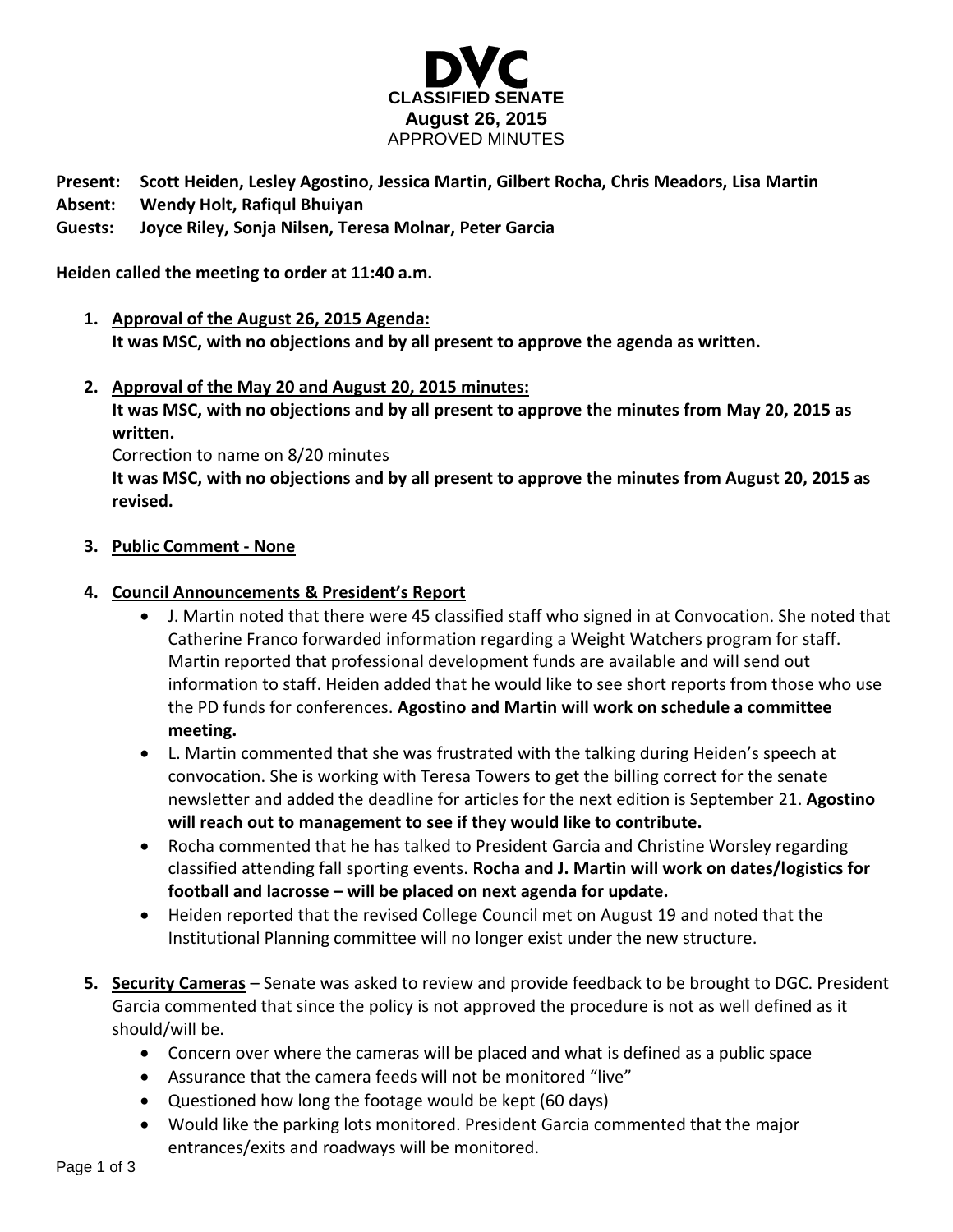

- Questioned who will be "policing the police" Heiden added most likely the Chief.
- The cost was questioned and Heiden replied approximately \$1.2 million depending on the vendor and logistics. He added a formal bid process will be used for a contractor.
- Concern about cameras facing the Early Childhood Center and privacy issues. **Heiden noted that he would bring the issue up at DGC.**
- Heiden noted that there is some resistance regarding the use of cameras in discipline against employees and added that people should be using best judgement and act in a professional manner (as to not need the cameras).
- It was requested that classified be called out as part of "staff" in the procedure.
- Garcia and Heiden noted that the primary need for the camera is for theft and burglary. The unions are also involved in the process.

# **It was MSC, with no objections and by all present to approve Board Policy 5037 and Business Procedure 10.57 as written.**

# **6. Feedback on Convocation –**

- The group was loud during Heiden's speech. Garcia noted that as well.
- Many felt celebrated and were glad to attend. It was noted that only 45 classified staff signed in.
- Rocha suggested departments work with the convocation agenda and allow shifts of staff to attend.
- It was suggested to close the college until 12:00 p.m., Garcia noted that LMC does do that but DVC does not have the facility to hold all employees.
	- o Suggestions included having a dual broadcast in both the PAC and Bistro
	- o Live web feeds available
	- o Utilize the second level of the HSF building
- J. Martin will send out evaluation to all employees
- **7. Strategic Plan Directive, Core Values Review –** Heiden reviewed one of the directives and values with the senate. This item will be standing on future agendas.
- **8. Senate Constitution and Bylaws review–** Tabled for a future meeting
- **9. Call for Committee Members –** Agostino announced that Marisa Greenberg and Allison Albright have been recommended to represent classified on the Research, Planning and Evaluation Committee (RPaEC).

**It was MSC, with no objections and by all present to approved Greenberg and Albright as members of the Research, Planning and Evaluation Committee.**

Agostino made a call for volunteers or suggestions for the Integration Council. It was asked if staff were entitled to over time for this committee. **Heiden will follow up with President Garcia.**